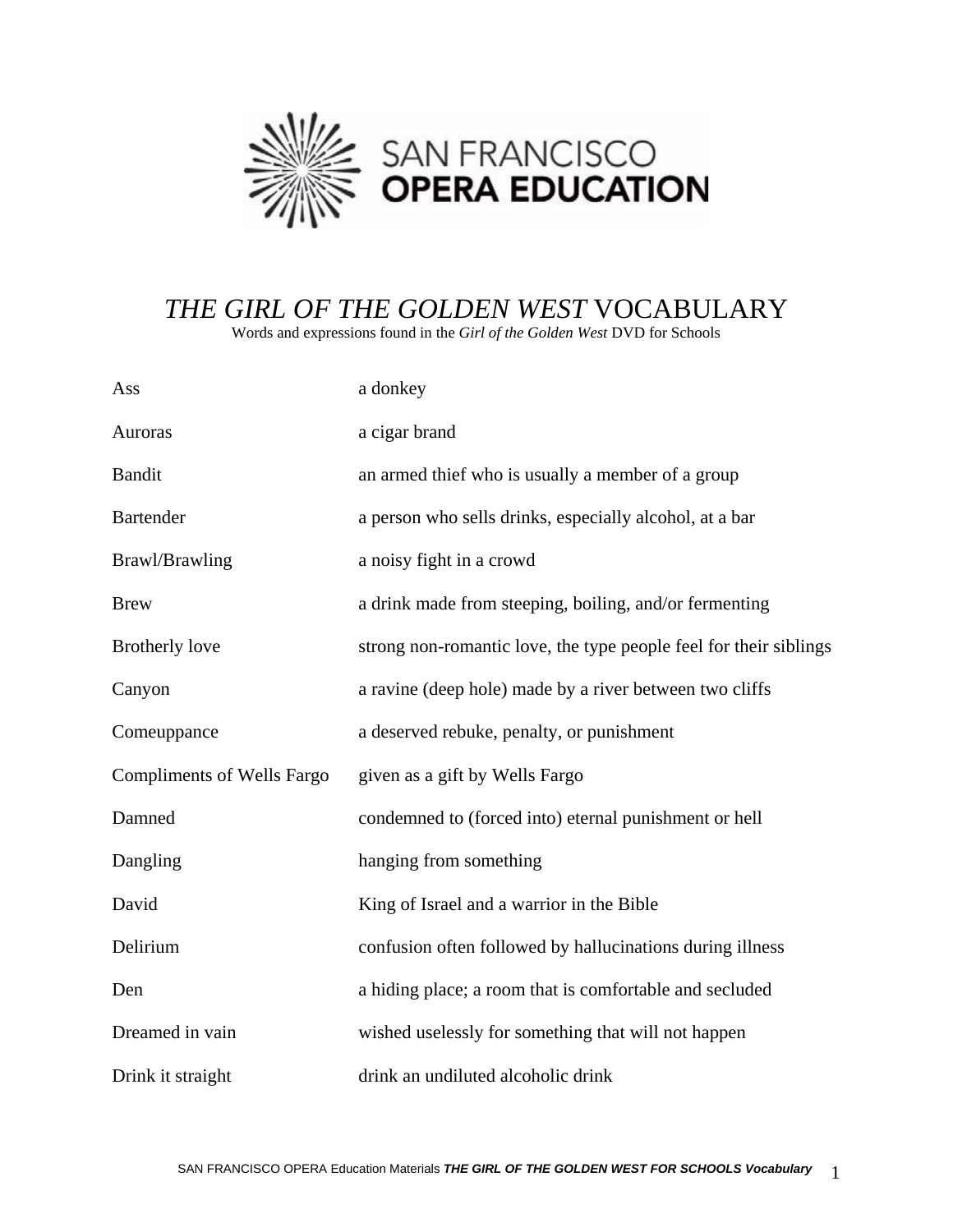| Eurekas                 | a cigar brand                                                                                    |
|-------------------------|--------------------------------------------------------------------------------------------------|
| Esther                  | Jewish queen of the Persian king Ahasuerus in the Bible; also<br>the name of a book in the Bible |
| Ezekiel                 | a Hebrew prophet in the Bible; also the name of a book in the<br><b>Bible</b>                    |
| Farewell                | goodbye                                                                                          |
| Fate                    | destiny; fortune; something that will happen inevitably                                          |
| Fervent                 | ardent; enthusiastic; passionate; sincere                                                        |
| Fevered                 | affected by a fever or high temperature, as when ill; feverish                                   |
| Forgive                 | to stop blaming or being angry at someone                                                        |
| Frank                   | blunt; honest; straightforward                                                                   |
| Gamble/Gambler/Gambling | to take a risk in the hope of a favorable outcome (good ending)                                  |
| Gold Rush               | a time period in California when many people came to find gold                                   |
| Gold Rush town          | a town that formed or grew in size because of the Gold Rush                                      |
| Guarding the joint      | protecting the place                                                                             |
| Hand of cards           | the cards held by one player in a game of cards                                                  |
| Hang                    | kill by hanging from a noose                                                                     |
| Hang on a game of cards | be decided by whoever wins a game of cards, by chance                                            |
| Heather                 | a low evergreen plant that grows on moors (see "moors")                                          |
| Highway robber          | a person who robs or steals from travelers                                                       |
| Horizon                 | the line at which the sky and ground appear to meet                                              |
| Hyssop                  | a plant used by the ancient Hebrews, mentioned in the Bible                                      |
| I'm on fire             | I am passionate, agitated, and excited                                                           |
| Innocent                | free from guilt or sin, especially from lack of knowledge of evil                                |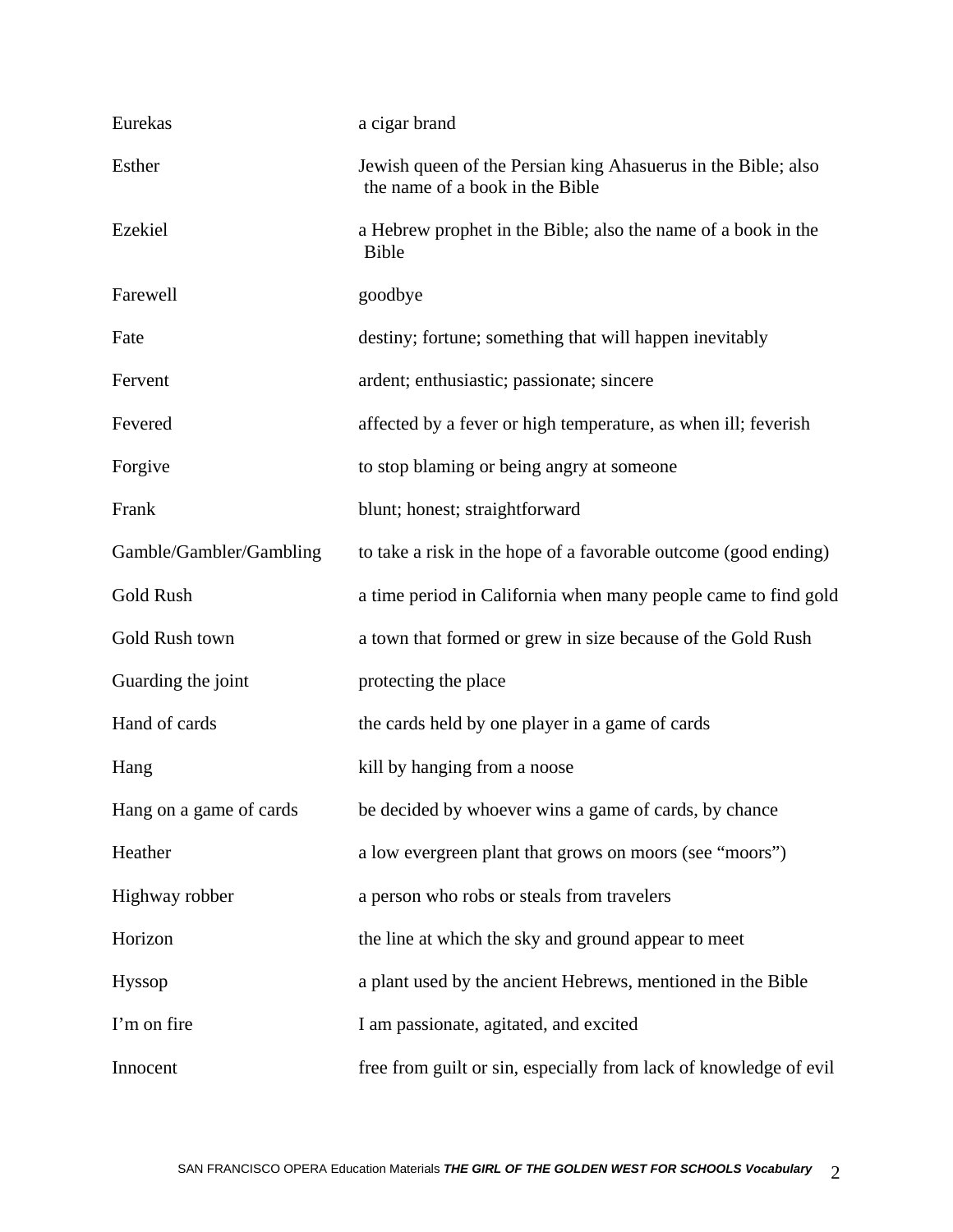| Jasmine                                                                                  | a small, white, fragrant flower that grows on a vine             |  |
|------------------------------------------------------------------------------------------|------------------------------------------------------------------|--|
| Justice                                                                                  | fairness                                                         |  |
| Longing                                                                                  | wanting very much                                                |  |
| Make the rounds                                                                          | visit with each person                                           |  |
| Mere                                                                                     | small; only                                                      |  |
| Mockery                                                                                  | taunting; bullying; making fun of                                |  |
| <b>Moors</b>                                                                             | open land covered by heather, especially in Great Britain        |  |
| Murmured                                                                                 | mutter; grumble; whisper; speak quietly                          |  |
| Native moors                                                                             | for a Scottish person, such as Joe in the opera, their homeland  |  |
| New horizon                                                                              | a new place, assumed to be better than the old                   |  |
| <b>Noose</b>                                                                             | a loop tied in a rope, used to hang people                       |  |
| Offend                                                                                   | to hurt someone's feelings                                       |  |
| Orient                                                                                   | usually refers to Asian countries; in the opera, the Middle East |  |
| Passion                                                                                  | a strong feeling or emotion                                      |  |
| Polka                                                                                    | a lively Central European dance                                  |  |
| Postman                                                                                  | mailman                                                          |  |
| Purge                                                                                    | to purify; clean; get rid of guilt or sin                        |  |
| Psalm                                                                                    | one of 150 poems and prayers in the Hebrew Bible                 |  |
| Redeem/Redeemed/Redemption to release from blame; to free from the consequences of a sin |                                                                  |  |
| Regalias                                                                                 | a cigar brand                                                    |  |
| Renew                                                                                    | to make like new again                                           |  |
| Role                                                                                     | a character in a play or opera                                   |  |
| Round of cards                                                                           | a period of playing within a card game                           |  |